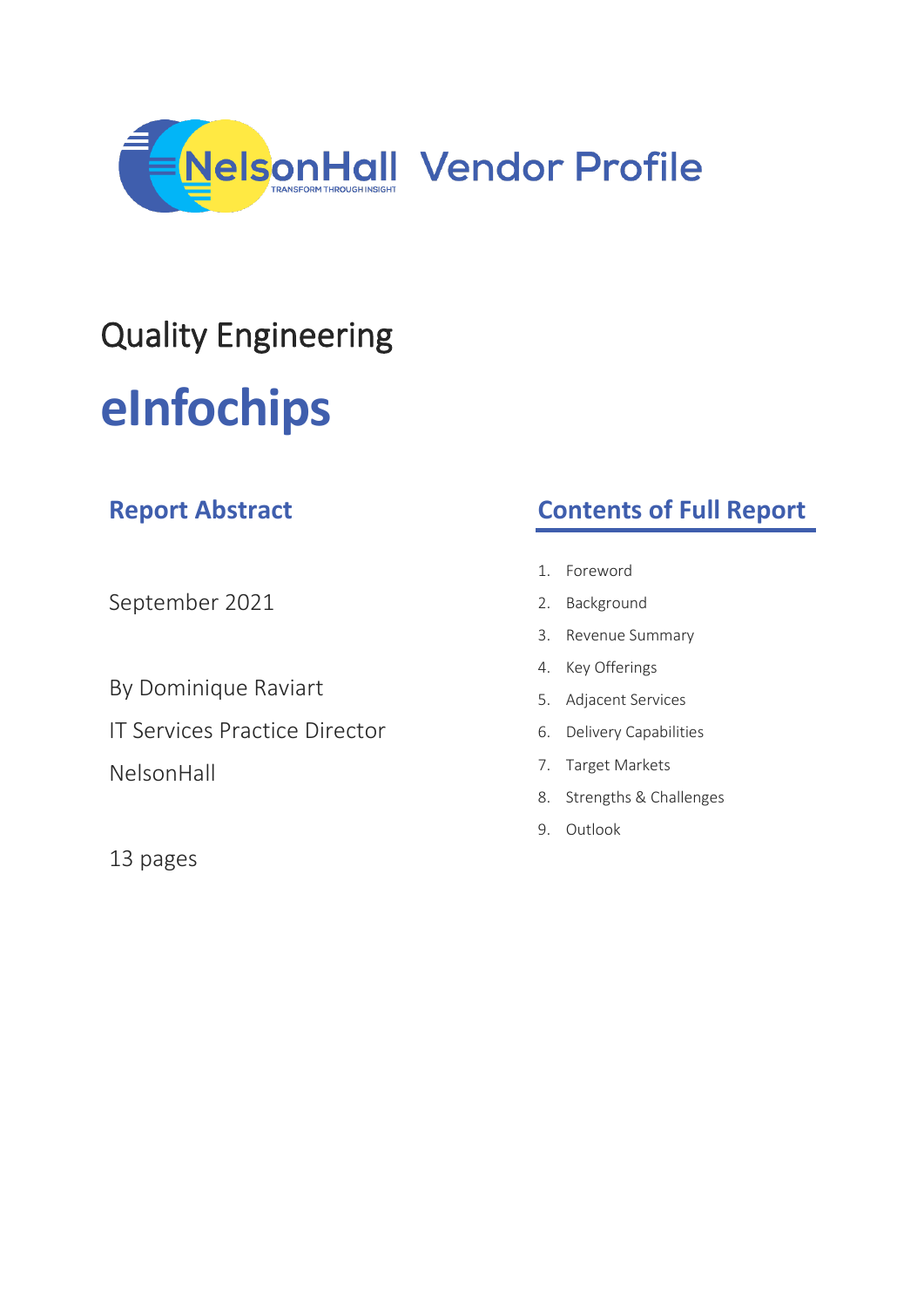

## **Who is This Vendor Assessment For?**

NelsonHall's quality engineering services profile on eInfochips is a comprehensive assessment of eInfochips' offerings and capabilities, designed for:

- Sourcing managers monitoring the capabilities of existing suppliers of software testing/quality assurance/quality engineering, and application services/ADM
- Vendor marketing,sales, and business managers looking to benchmark themselves against their peers
- Financial analysts and investors specializing in the IT services sector and examining growth areas within IT services.

# **Key Findings & Highlights**

This NelsonHall vendor assessment analyzes eInfochips' offerings and capabilities in quality engineering services.

eInfochips is a 100% subsidiary of Arrow Electronics, a Fortune 500 firm headquartered in Centennial, CO. Arrow Electronics is a distributor and VAR of electronics components and computer hardware products. It acquired eInfochips in January 2018. At the time of the acquisition, eInfochips had 1,500 engineers. With eInfochips, Arrow wanted to expand its service portfolio to its clients, from providing electronics components to helping design its products. The acquisition by Arrow Electronics was also an opportunity to eInfochips, by getting access to Arrow's large client base (currently 180k).

Within eInfochips and its 2.3k engineers, Quality Engineering Services (QES) is a horizontal practice responsible for portfolio management, automation and accelerators, delivery and HR, and P&L.

QES had a headcount of 400 at the end of 2020. In addition, eInfochips had an additional 50 testers working in product engineering services.

QES has divided its testing service portfolio into three main categories:

- Connected product testing. While eInfochips has its background in providing product engineering QA, the company has also accompanied its clients, for instance, to projects related to mobile apps, web applications, cloud migration. As a result, the QA capabilities of eInfochips go beyond product engineering and also includes traditional applications, including client-server architecture-based
- Digital testing
- Intelligent automation.

eInfochips has developed several accelerators and IP supporting the three offerings. It markets them under the Snapbricks brand. Such accelerators include its web application and mobile app Unified Test Automation framework, BDD Feature (BDD test automation framework), its JEST (API testing), and its QAOps (DevOps/continuous testing platform).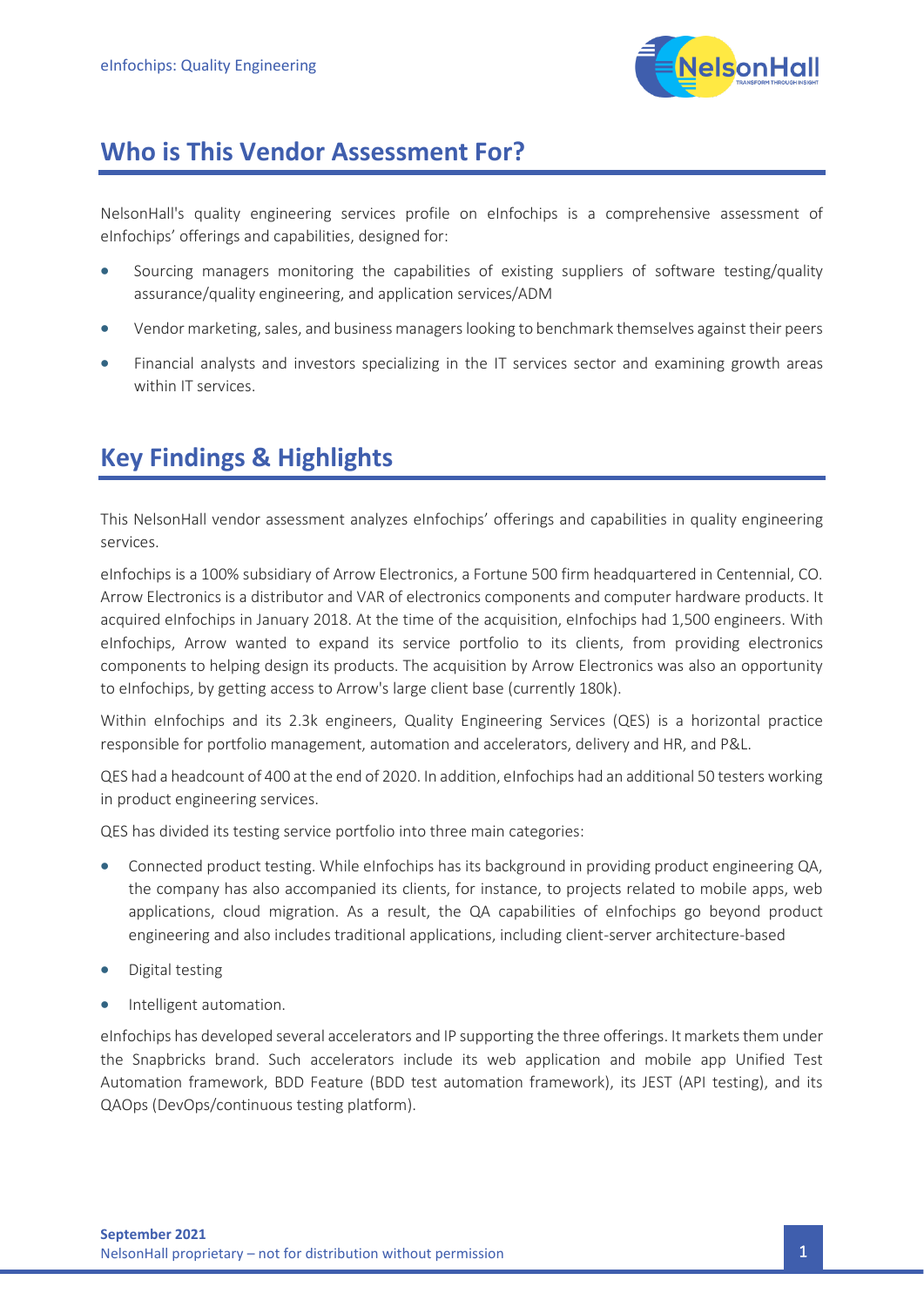

## **Scope of the Report**

The report provides a comprehensive and objective analysis of eInfochips' quality engineering and capabilities, and market and financial strengths, including:

- Identification of the company's strategy, emphasis, and new developments
- Analysis of the company's strengths, weaknesses, and outlook
- Revenue estimates
- Analysis of the profile of the company's customer base including the company's targeting strategy and examples of current contracts
- Analysis of the company's offerings and key service components
- Analysis of the company's delivery organization including the location of delivery locations.

# **Quality Engineering Services Vendor Assessments also Available for:**

- Amdocs
- Atos
- Capgemini
- Cigniti
- eInfochips
- Expleo/SQS
- Infosys
- LTI/L&T Infotech
- Qualitest
- TCS
- Tech Mahindra
- TestingXperts
- ValueMomentum
- Wipro.